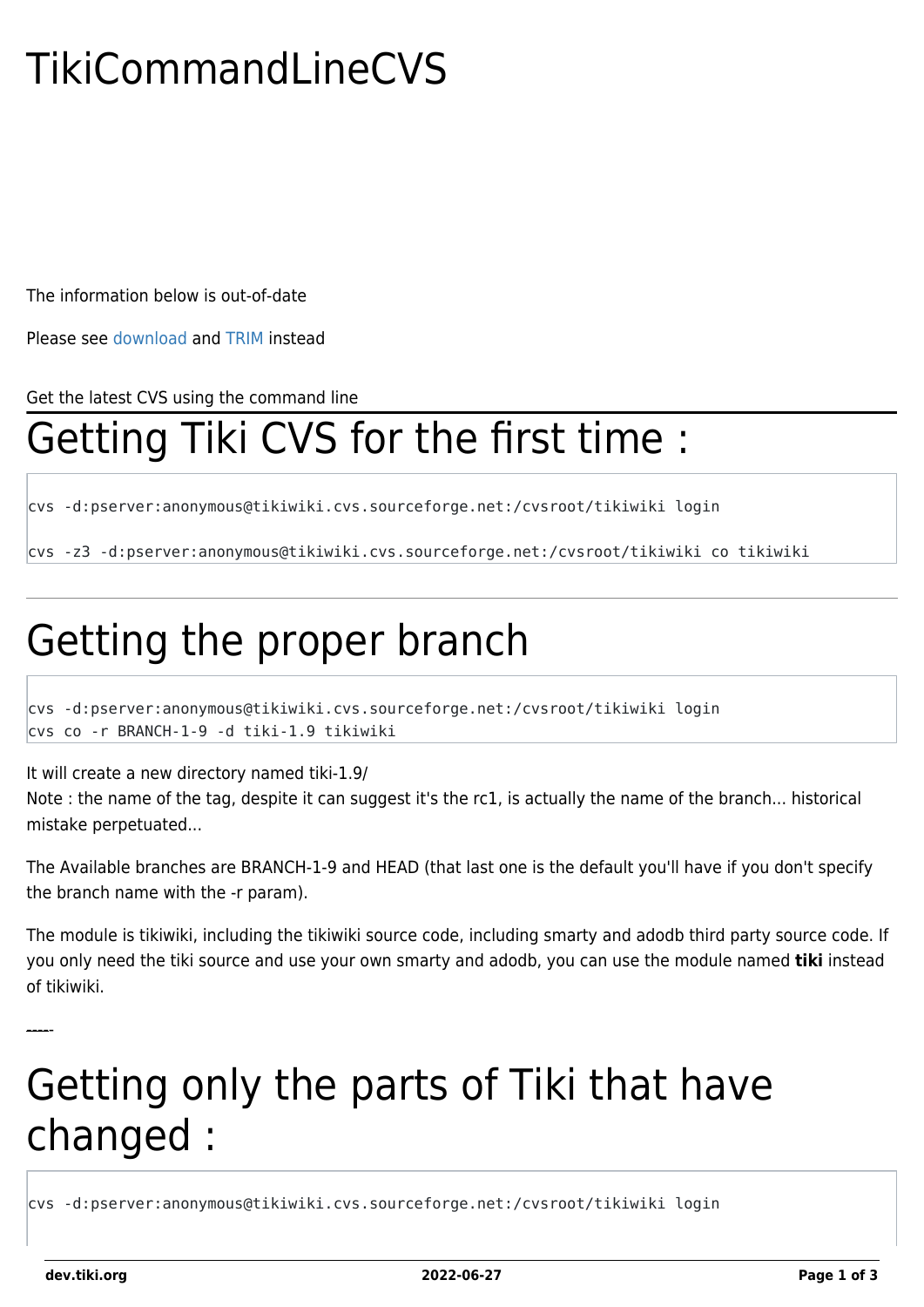#### Getting the docs from CVS :

cvs -d:pserver:anonymous@tikiwiki.cvs.sourceforge.net:/cvsroot/tikiwiki login

cvs -d:pserver:anonymous@tikiwiki.cvs.sourceforge.net:/cvsroot/tikiwiki co tiki-docs

This will create a tiki-docs/

--------

#### Bash script to update only Tiki parts that have changed :

Open your console in the directory with tiki, in my case **/var/www/html**. Then type :

vi tikicvs.sh

I copy pasted the text into **vi**. The copy part is easy **ctrl +c** pasting into the console is **ctrl+ shift+v**

```
#! /bin/sh
# this should do the trick
#
# Where you tikiwiki is
MYTIKI=/home/www/tikiwiki
#
CVSROOT=":pserver:anonymous@tikiwiki.cvs.sourceforge.net:/cvsroot/tikiwiki"
CVS_RSH=""
export CVSROOT CVS_RSH
cd $MYTIKI
cvs -d $CVROOT login
cvs -d $CVROOT up -dP
# Because you are set ENV with CVSROOT, you can just do this
# cvs up -dP
rm -fR tiki/templates c/%%*
# Need if you don't want anonymous can install in your site
rm -f tiki-install.php
```
then to exit vi :